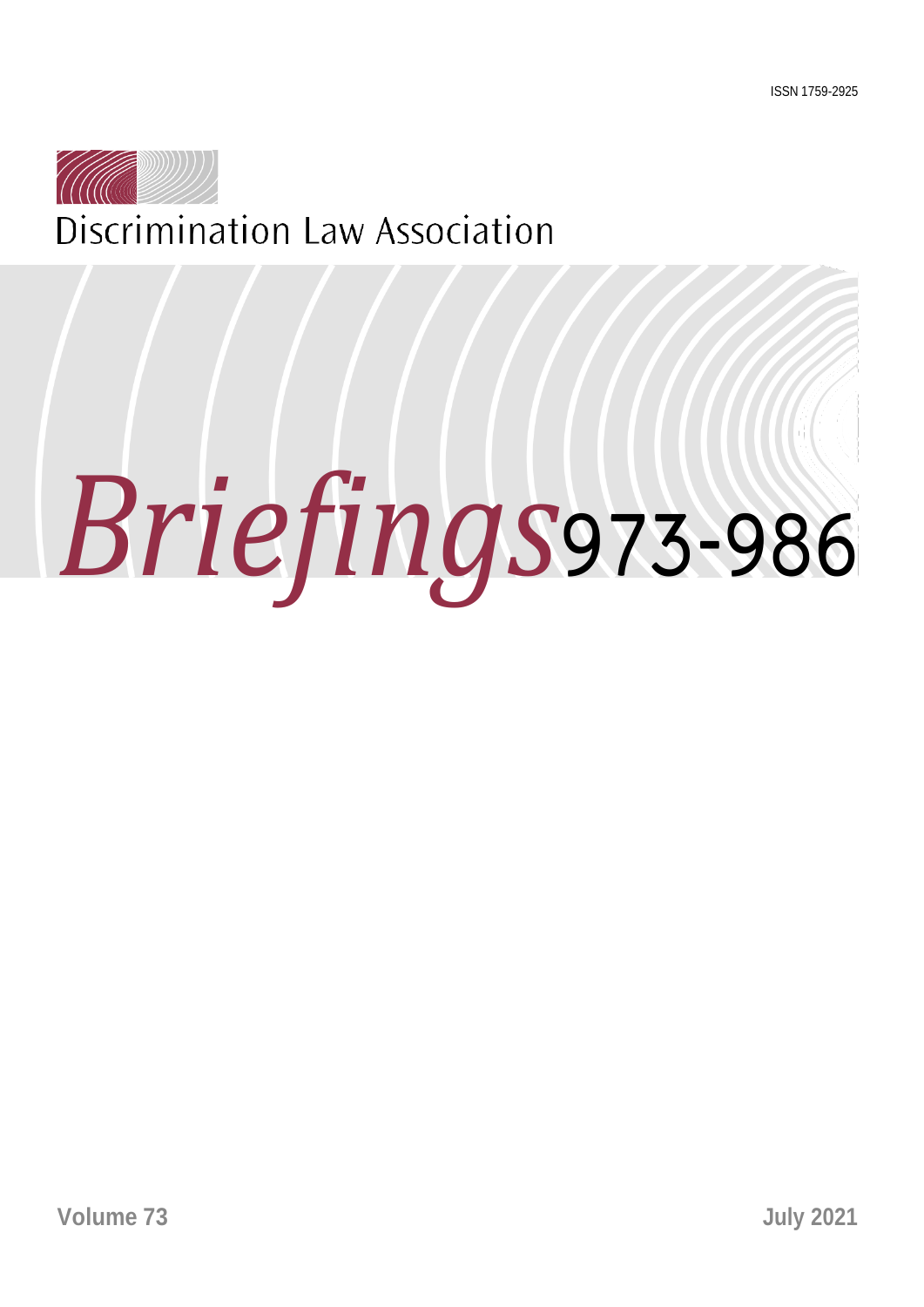# **High Court stresses importance of monitoring, including collection and capture of data, and evaluation in PSED disability challenge**

*R (on the application of DMA, AHK, BK and ELN) & R (AA) v Secretary of State for the Home Department* [2020] EWHC 3416 (Admin); December 14, 2020

## **Implications for practitioners**

This case highlights the importance of public authorities collecting adequate information about disabled people in order to discharge their s149 Equality Act 2010 (EA) public sector equality duty (PSED) and avoid discrimination against them. The judge's reflections on monitoring obligations underline the need to collect, capture and evaluate data to ensure a government body knows what reasonable adjustments to make and avoids discriminating against disabled people.

# **Facts**

The claimants were five failed asylum seekers who remained in the UK awaiting consideration of further representations. They sought what is known as *'asylum support accommodation'*. The Secretary of State for the Home Department (SSHD), the defendant, accepted that each claimant was eligible for accommodation under the Immigration and Asylum Act 1999, Part 1, s4(2) on the basis that they were destitute and that provision of accommodation was necessary to avoid breach of their Article 3 European Convention on Human Rights (ECHR) rights (the right to freedom from torture and inhuman and degrading treatment). However, there were substantial delays in providing accommodation pursuant to s4(2) and the Immigration and Asylum (Provision of Accommodation to Failed Asylum Seekers) Regulations 2005. The claimants experienced delays of 45 days to 151 days, with nine months in the case of AA.

The defendant used private contractors to provide accommodation on her behalf, managing the contractors using key performance indicators (KPIs). Their performance was monitored on a monthly basis and, where persistent failures occurred for three consecutive months, the defendant would ask for a service improvement plan.

One of the claimants (AA) had chronic kidney disease, hypertension and other serious conditions. His disabilities gave rise to a need for single person ground floor or lifted accommodation with easy access to bathroom and self-catering kitchen facilities. He also

needed to be able to access his clinic in North London for dialysis three times a week.

The claimants sought judicial review of the SSHD's approach to her duty to provide or arrange for the provision of accommodation for destitute failed asylum seekers.

AA focused on the discrimination arising from the lengthy delays in accommodating him as a severely disabled person, which were much longer than the target times set in the contracts. AA claimed that the defendant's failure to accommodate him within a reasonable time amounted to disability discrimination under s15 EA, indirect disability discrimination under s19 EA, a breach of the duty to make reasonable adjustments under s20 EA, and a breach of the PSED under s149 EA.

### **High Court**

Knowles J gave judgment as follows. First, the defendant failed to provide accommodation within a reasonable period of time. The defendant accepted that, in the absence of an express time limit, she was obliged to provide support within a reasonable period but had not accepted that the periods in the claimants' cases were unreasonable. Although her guidance in *'Asylum Accommodation and Support Transformation Service Delivery Guide'* specifies the provision of accommodation within 24 hours up to nine days, that bore no relation to what the claimants had experienced and there was evidence that such experiences were not confined to the claimants.

Second, the defendant failed to capture data properly and, using that data, to monitor properly, in order to know whether she was acting lawfully and in accordance with her duty, and could act immediately if there was a sign that either was not the case. However suitable the monitoring scheme might be in other contexts, it was not suitable in the context of vulnerable destitute people. The defendant did not have information about the true position and there was evidence of a real risk of a breach of her statutory duty in a significant number of cases. The court outlined a number of features